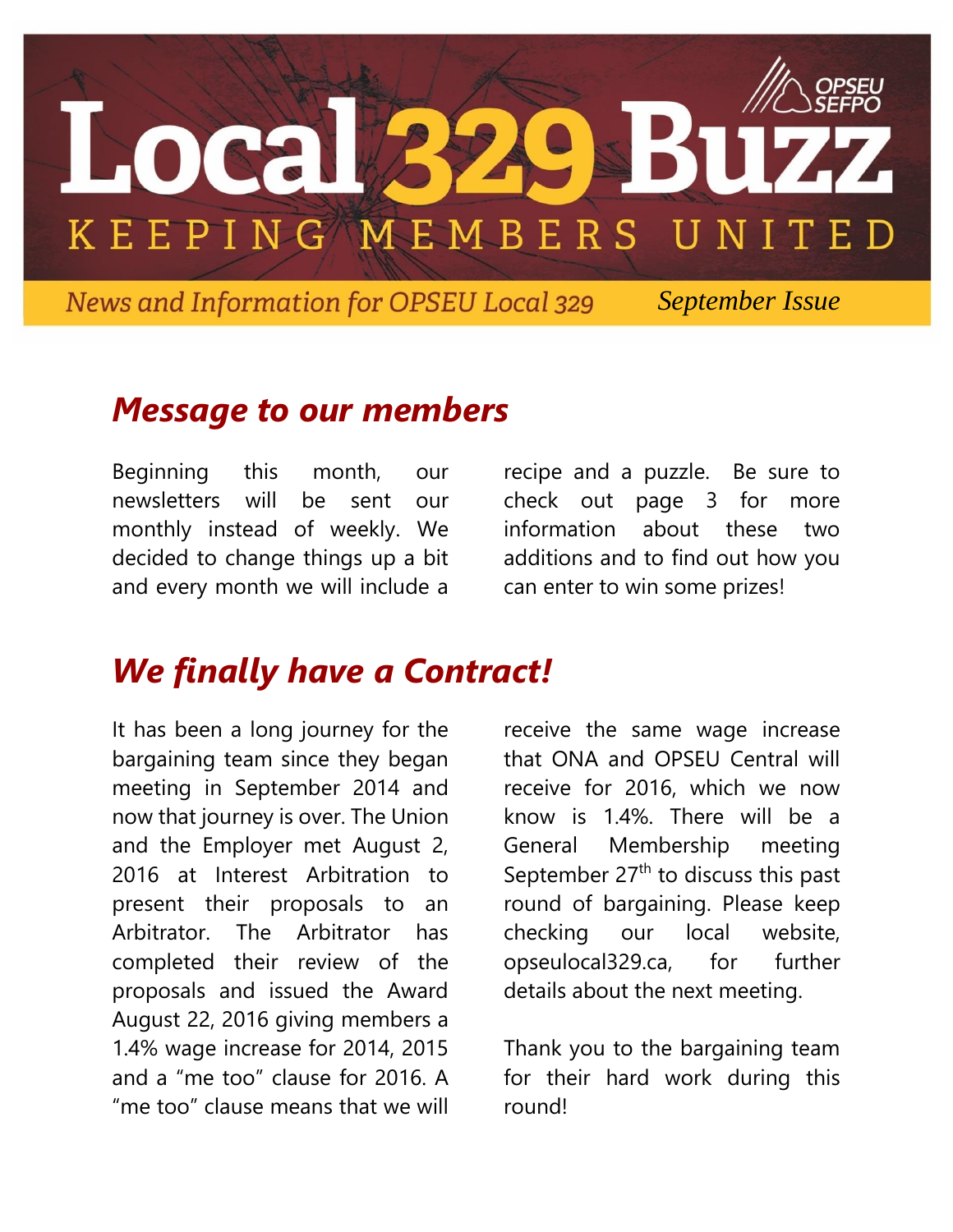#### *Health and Safety Matters*

If you have any health and safety concerns, please be sure to notify your immediate manager, either verbally or in writing, and complete a SPIRiT report. They have 72 hours to respond to your concerns. If after the 72 hours, you have not received a response, or are unsatisfied with the one given, you can notify your manager of your discontent with their response and

complete a health and safety complaint form (can be found on our website or on PenNIE). Complaint forms should be submitted to your manager, the health and safety committee cochairs and the union so they can investigate. Your participation in this process is extremely important and appreciated, especially in a work environment such as ours.



General Membership Meeting Tuesday, September 27, 2016 at 7:15 pm

North Simcoe Sports and Recreation Centre (In the Seniors Meeting Room) 527 Len Self Blvd, Midland

Go to opseulocal329.ca for details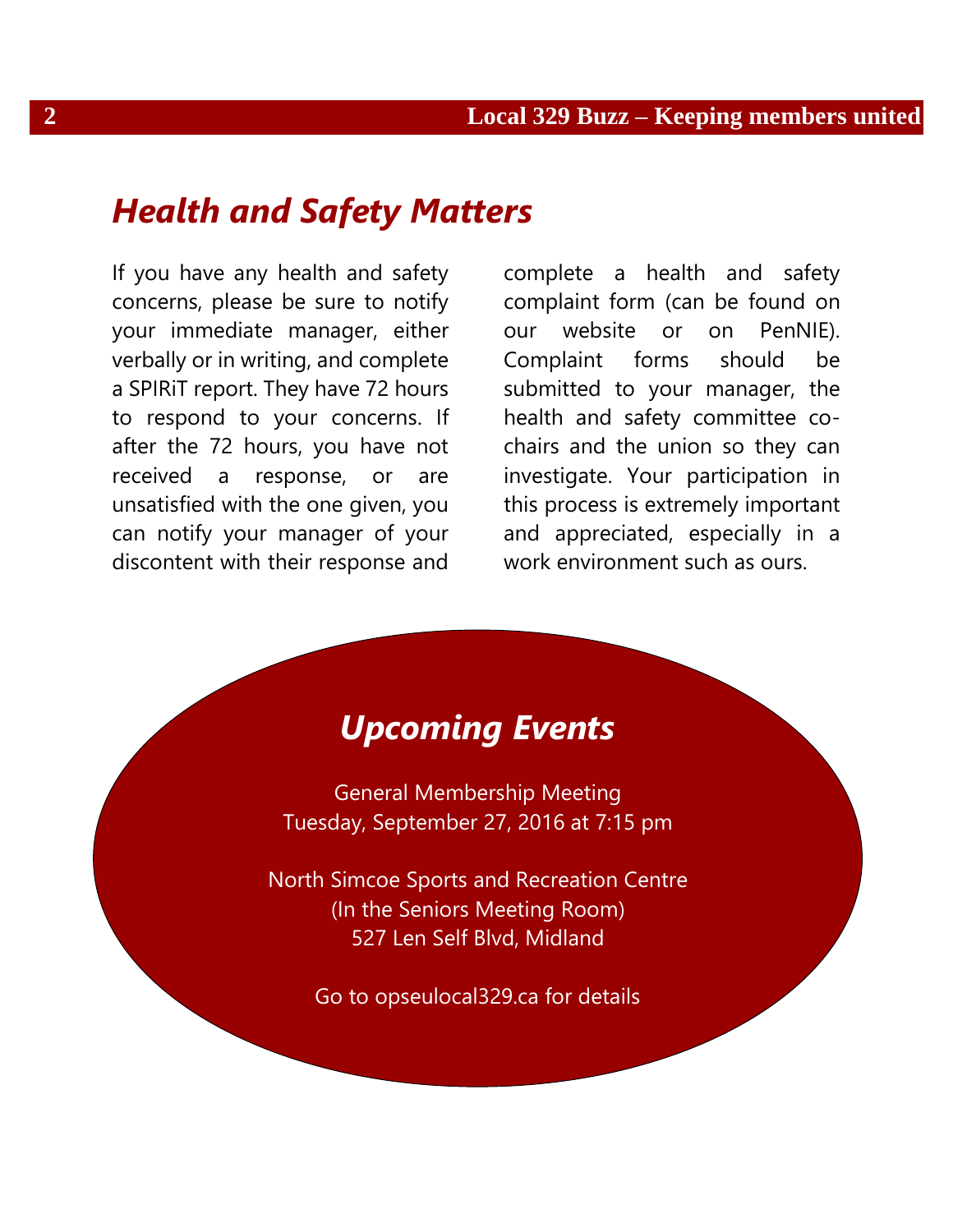## *Are we missing something?*

Is there something you would like to see in our newsletters? Please feel free to forward any comments or suggestions to

[alyson.parent@yahoo.ca](mailto:alyson.parent@yahoo.ca) or go to our website, opseulocal329.ca, and send us a message through the "contact us" link.

## *Do you have a recipe you want to share?*



Do you have a great Thanksgiving, Christmas, or just that perfect comfort food recipe kicking around? We would love to include them in our upcoming issues!

Anyone wishing to share those special recipes can forward them to alyson.parent@yahoo.ca

### *Enter for your chance to win!*

Every month beginning in September we will include a puzzle in our newsletter and two lucky winners will receive a prize (value of up to \$10). All you have to do is complete the puzzle correctly and

submit it according to instructions on the bottom of the puzzle. Winners will be announced in the following month's newsletter.

Good luck!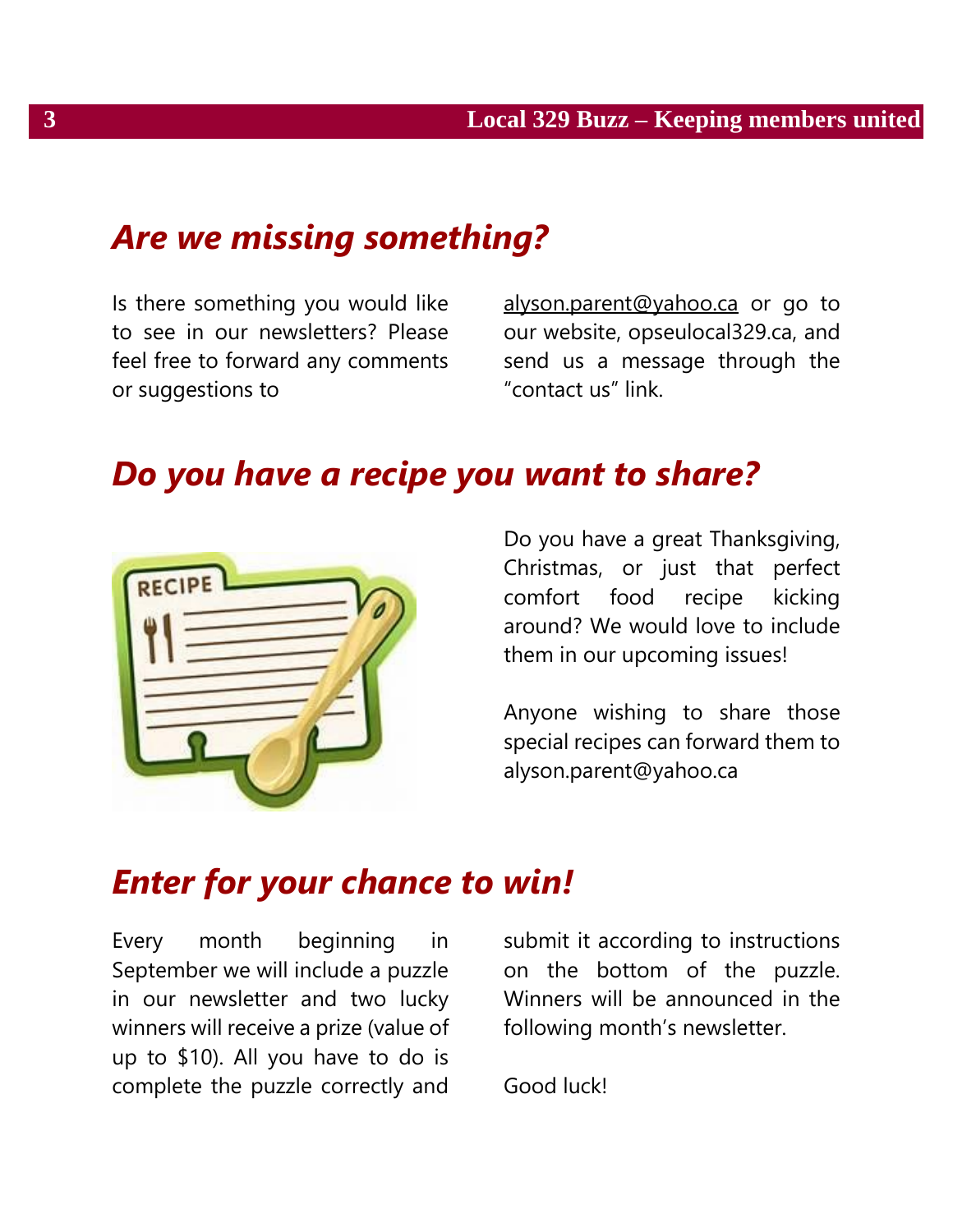#### **4 Local 329 Buzz – Keeping members united**



# Tie-Dyed Cupcakes

Prep time: 30 minutes Bake time: 25 minutes Yields: 18

Ingredients:

- 1 package white cake mix
- $\bullet$  1½ cups lemon-lime soda\*
- Neon food coloring

Directions:

- 1. Preheat over to  $350^\circ$  F. In large bowl, combine cake mix and soda. Beat on low speed 30 seconds. Beat on medium speed 1 minute. Divide batter among five bowls. Add a few drops of food coloring to each bowl; stir just until combined.
- 2. Drop a spoonful of one color of batter into each paperlined muffin cup. Layer with remaining colored batter
- 1 can (16 oz) vanilla frosting
- Colored sprinkles

until muffin cups are twothirds full.

- 3. Bake 18-20 minutes or until a toothpick inserted near the center comes out clean. Cool for 10 minutes before removing from pans to wire racks to cool completely.
- 4. Frost tops and decorate with sprinkles.

\*Lemon-lime soda is used in place of water, egg whites and oil typically used when preparing white cake mix